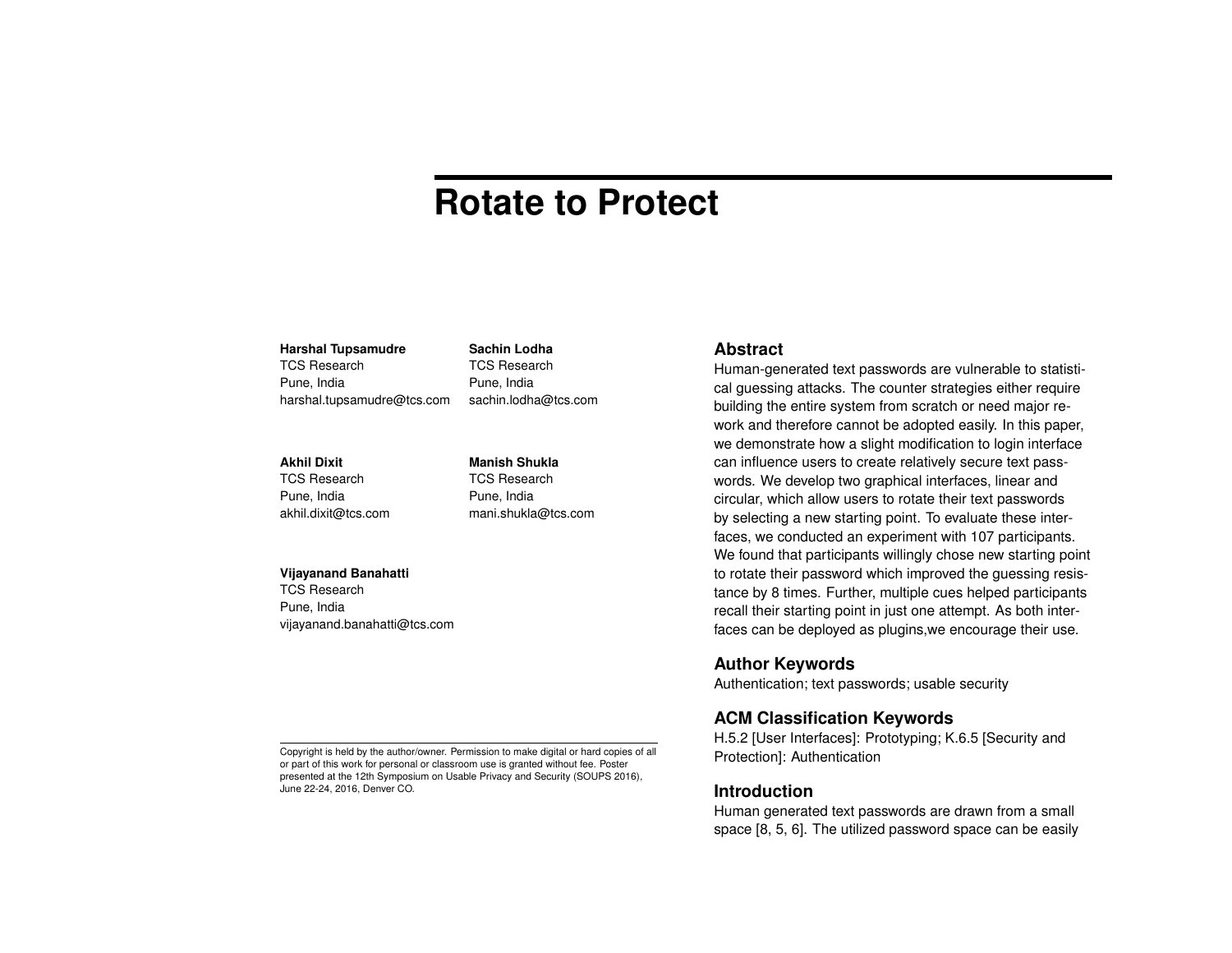

| L - Lowercase Letters |
|-----------------------|
| U - Uppercase Letters |
| D - Digits            |
| S - Symbols           |

| Figure 1: (a) and (b) demonstrates the use of linear interface to rotate the <i>initial password</i> 'Science\$70'. By default, the <i>initial password</i> is read from the node |
|-----------------------------------------------------------------------------------------------------------------------------------------------------------------------------------|
| labelled 1 in a cyclic clockwise order (a). 'Science\$70' can be rotated to 'ence\$70Sci' by choosing the letter e (node 4) as new starting point (b). The password               |
| letters in the textbox and in the interface are masked by default and made visible only if user clicks on the eye button. Circular interface works similarly (c) and              |
| (d). The rotation operation not only changes the <i>initial password</i> but also changes its structure thus improving the utilized space (e).                                    |

| Structure | Count (Percent %)   |
|-----------|---------------------|
| $L_6$     | 3,987,911 (12.47%)  |
| $L_7$     | 2,738,042 (8.56%)   |
| Lg        | 2,469,702 (7.72%)   |
| $D_6$     | 2,278,924 (7.12%)   |
| Total     | 11,474,579 (35.87%) |

**Table 1:** Top 4 password structures in 32 million Rockyou dataset.

| Password  | Count (Percent %) |
|-----------|-------------------|
| 123456    | 2,90,729 (0.91%)  |
| 12345     | 79,076 (0.25%)    |
| 123456789 | 76,789 (0.24%)    |
| password  | 59,462 (0.18%)    |
| Total     | 506,056 (1.58%)   |

**Table 2:** Top 4 passwords in 32 million Rockyou dataset.

demonstrated using the concept of password structure [\[13\]](#page-4-3). Password structure is an ordered sequence that captures passwords composition using 4 alphabets  $L, U, D$  and  $S$ , *e.g.*, the structure  $L_6$  represents 6 length lowercase passwords and the structure  $L_6D_2$  represents 8 length passwords with 6 lowercase followed by 2 digits.

The number of  $n$  length password structures is  $4^n$ , however the analysis of real-world password data reveals that most of these structures are never used. For instance, top 20 structures constitute about 70% of 32 million Rockyou passwords [\[4\]](#page-4-4). Moreover, these popular structures are simple ones and are of the form  $L_n$ ,  $D_n$ ,  $L_{n-k}D_k$  (Table 1). Still worse, only few passwords within these structures are actually preferred. For instance, the password  $123456$  in  $D_6$ is used by 290,729 Rockyou users (Table 2). And if other alphabets like uppercase letters or symbols are used, they are placed at predictable positions [\[9\]](#page-4-5). Clearly user choices are heavily biased towards fewer passwords and password structures, and therefore vulnerable to guessing attacks.

**Contribution.** *Our objective is to facilitate password creation from different password structures and improve the utilized space without affecting the usability.* We observed that permuting a password string not only changes the password but also changes its structure. Further, research shows that graphical passwords perform better on memorability front, but less on theoretical security and deployment front when compared to text passwords [\[3,](#page-4-6) [2\]](#page-4-7). *In this work, we consider rotation operation, a kind of permutation, which is also human-computable. We combine the benefits of both textual and graphical worlds and develop two alternative graphical interfaces, linear and circular, to help users create and remember rotation-based text passwords. Rotation improves the space utilization by tapping into the uncommon text passwords and their structures.* As the user types her password in a conventional textbox, simultaneously the linear interface organizes every letter in a discrete node, further arranging these nodes in a linear fashion (Fig.1a). In the case of circular interface, letters are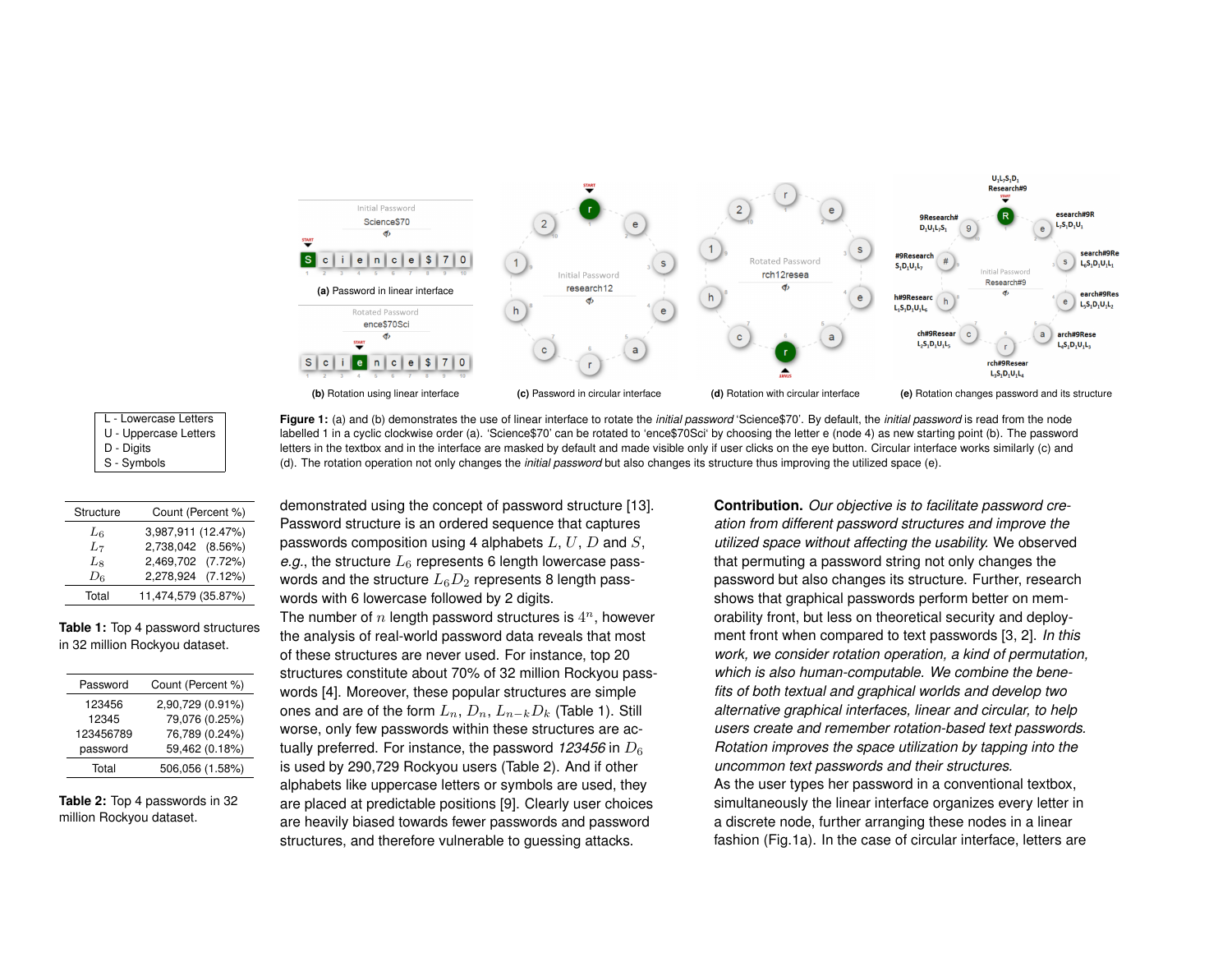|               | Linear | Circular |
|---------------|--------|----------|
| Gender        |        |          |
| Male          | 57.69% | 52.73%   |
| Female        | 42.31% | 47.27%   |
| Age           |        |          |
| $20 - 25$     | 51.92% | 54.55%   |
| 26-30         | 15.38% | 14.55%   |
| 31-35         | 15.38% | 16.36%   |
| 36-40         | 9.62%  | 5.45%    |
| > 41          | 7.69%  | 9.09%    |
| Profession    |        |          |
| Students      | 26.92% | 34.55%   |
| Engineer      | 32.69% | 27.27%   |
| Researcher    | 28.85% | 23.64%   |
| Other         | 11.54% | 14.54%   |
| #Participants | 52     | 55       |

**Table 3:** Participant demographics. All students were from non-CS/IT.



**Figure 2:** Distribution of starting points chosen in the study.



arranged in a circular fashion (Fig.1c). By default, this *initial password* is read from the node labelled 1 in a clockwise direction. Both interfaces allow users to click on a new node to change the starting point of their *initial password*. The *rotated password* is obtained by reading the *initial password* from the new starting point in a clockwise direction (Fig.1b,1d). This *rotated password* is finally sent to the server. During login, the user is provided the same interface where she just needs to enter the *initial password* and then click on the starting point to perform rotation. **Science behind Circular Interface.** Both interfaces are

interactive and encourage users to rotate their passwords. However, the circular interface has some inherent advantages as compared to the linear.

*1. Visual Psychology.* People find curved object more aesthetic [\[1\]](#page-4-8) and prefer symmetry [\[10\]](#page-4-9). The circular interface is designed with these preferences in mind.

*2. Multiple Cues.* Along with the verbal cues (numbers), the circular interface also provides spatial cues to recall the starting point [\[11\]](#page-4-10).

*3. Metaphor.* The circular interface is designed to stimulate human intuition and is heavily inspired by an analog clock, a real-world metaphor [\[7\]](#page-4-11). Due to the ubiquity of clock, users with different skills can easily interact with this interface. *4. Screen Space.* Linear interface occupies more space than the circular. This factor is important especially on mobile devices as they have a small space. If a linear interface can arrange at most x letters on a screen, the circular interface can arrange at most  $\pi \cdot x$  letters on the same screen. *5. Scalability.* The circular interface can be easily extended to perform permutations other than rotations, for instance, by drawing graphical patterns.

## **Experimental Study**

We recruited 111 participants within the organization through the use of internal mailing lists. The demographics of 107

participants who completed the study is shown in Table 3. 52 of these participants were assigned to condition A (linear interface) and 55 were assigned to condition B (circular interface). The study was conducted in a lab in a controlled environment during January 2016. All participants were compensated with a pen, diary and chocolate worth \$2. **Procedure.** We asked participants to imagine that they are creating a new email account. Further, they were requested to not to write down their password. The experiment was conducted in the following two phases.

*Creation (Day 1).* Participants were asked to create at least 8 length password. We refer to this as *initial password*. The *initial password* was then arranged using either linear or circular interface. Participants could use this interface to choose a new starting point and rotate their *initial password*. However, performing rotation was not mandatory and participants could submit their *initial password* as it is. *Recall (Day 4).* 72 hours later, we invited participants for recall. Participants entered their *initial password* which was then arranged using the same interface assigned during creation phase. Next, participants performed rotation by clicking on the starting point chosen during creation. Finally, we captured participants' sentiments using a short survey.

# **Uncertain Starting Points**

Even though the rotation operation was not mandatory, 92.3% of the participants in linear condition and 87.5% in circular condition rotated their *initial password*. The distribution of starting point choices is shown in Fig.2. As the average password length in the study was 10, we consider first 10 positions only. In both conditions, participants starting point choices were quite distinct. To gauge the uncertainty due to varied choices, we use the entropy measure  $H$ . The entropy due to selection of 10 different starting positions in linear interface and circular interface is 3.02 and 2.99 *bits* respectively (ideal is  $log_2(10) \approx 3.32$  *bits*). *Thus,*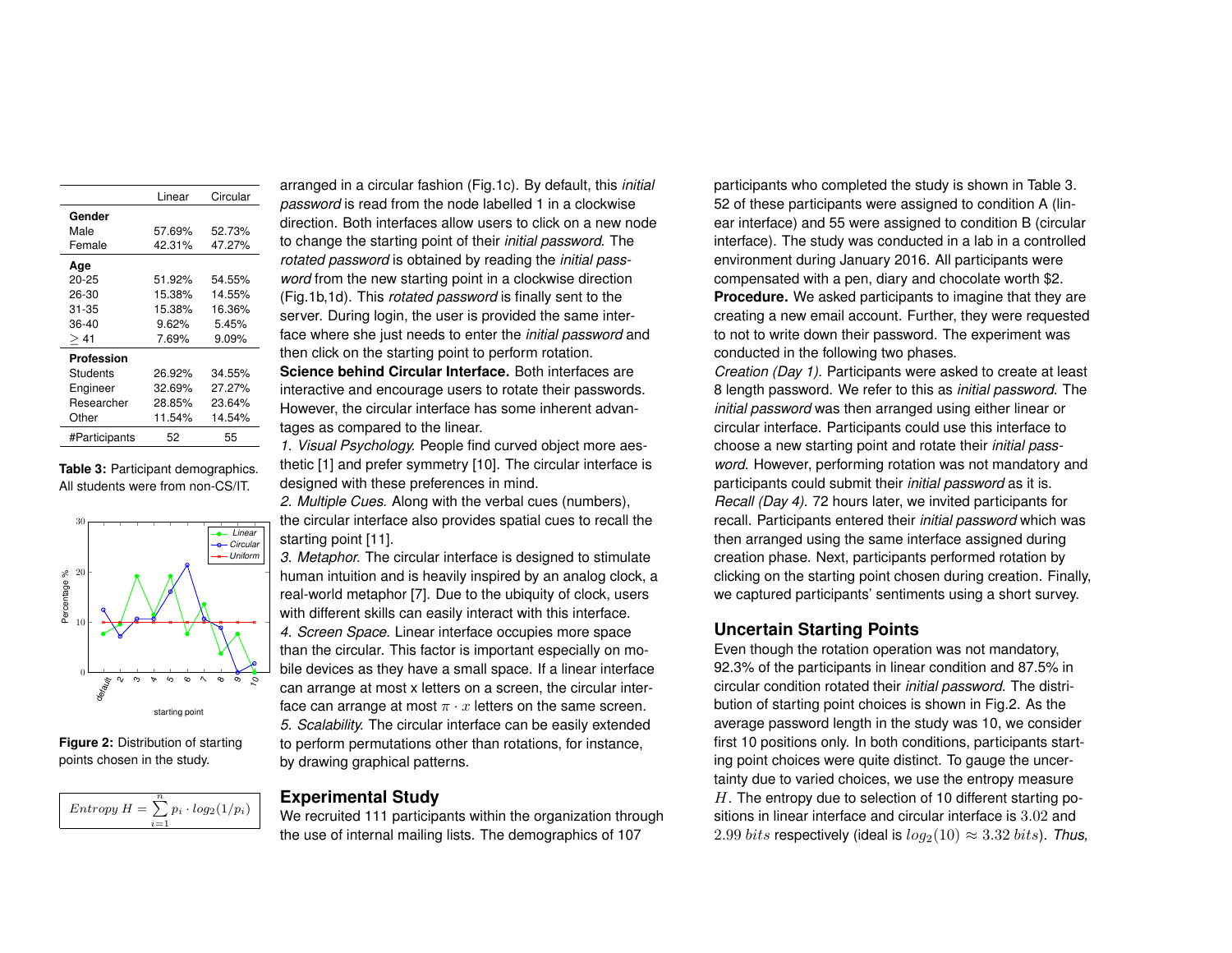| Login         | Linear | Circular |  |
|---------------|--------|----------|--|
| Attempt 1     | 92.31% | 94.55%   |  |
| Attempt 2     | 5.77%  | 3.63%    |  |
| Successful    | 98.08% | 98.18%   |  |
| Avg Attempts  | 1.06   | 1.04     |  |
| #Participants | 52     | 55       |  |

**Table 4:** Login attempts of successful participants during recall phase.



**Figure 3:** Starting point recall time.

| O-R Pairs | <b>Guess Description</b> | $_{G}$ R<br>$\overline{G}$ |
|-----------|--------------------------|----------------------------|
| 30        | $G^I = G^R = \infty$     |                            |
| 30        | $G^R = \infty$           | $\infty$                   |
| 32        | $G^I \ll G^R$            | $2^{16}$                   |
| 4         | $G^I > G^R$              | $1/2^4$                    |
| 96        |                          |                            |

**Table 5:** Comparing the guessing resistance of initial  $(O)$  and rotated  $(R)$  passwords using CMU's PGS. ∞ indicates unguessable using PGS.

the guessing resistance is improved by a factor of  $2^3 = 8$ .

## **Usability Results**

We emphasize that our system is simply an add-on to existing text-based password systems. It provides users with an option to select a different starting point for their passwords. Hence, we focus only on the data pertaining to starting point chosen by participants and report the resulting usability and security benefits due to new starting points. **Login Attempts.** During recall, on wrong password entry, participants were asked to enter both *initial password* and starting point again. Further, only 2 failed attempts were allowed. Memorability was quite good as *98% participants in both linear and circular conditions successfully recalled their starting point in just 1.06 and 1.04 trials respectively.* **Creation Time.** During creation phase, most participants explored various starting points to rotate their *initial password*. However, the time required to choose starting point using the linear interface (median 11.52s) is 1.57 times high as compared to that of circular interface (median 7.32s). **Recall Time.** During recall phase, participants used interface cues to recall their starting point. As a consequence, the time required to recall starting point in both conditions is less. *The median recall time in linear condition is 2.00s and in circular condition is 2.28s* (Fig.3).

**Acceptability.** In the post-experiment survey, *90% of the participants in both conditions agreed that interface is easy to use*. When asked about their starting point selection strategy, 35.42% participants in linear condition reported choosing a letter, 35.42% chose the node number and 29.16% chose starting point based on the perceived complexity of the rotated password. In circular condition, 27.08% participants chose letter, 18.75% chose node number, 18.75% chose node position (spatial) and 35.41% chose rotational version based on the perceived complexity. Also, no one reported writing down their password.

# **Security Results**

*96 out of 107 participants rotated their* initial password *by choosing new starting point. The resulting entropy of 3 bits slows down dictionary attacks by a factor of 8.* To gauge the security improvements due to rotation against real-world attacks, we submitted all 96 initial-rotated (I-R) password pairs to CMU's Password Guessing Service (PGS) [\[12\]](#page-4-12). We measured the security of all 96 pairs against 4 different attack strategies, namely John the Ripper, Hashcat, Markov model and Probabilistic Context Free Grammar. We define the guessing resistance  $G<sup>p</sup>$  of a password p as the minimum number of guesses required to crack  $p$  using any of these 4 attack strategies. The PGS results are summarized in Table 5. *30 out of 96 password pairs were unguessable (*∞*). In other 30 pairs,* initial passwords *were guessed but their rotated counterparts remained unguessable. While in 32 pairs, the security of rotated passwords was much greater (*2 <sup>16</sup> *times) than their initial versions. Of all 96 pairs, only 4 rotated passwords were weaker than the initial ones.* **Deployment.** Our interfaces are easy to deploy on any platform. Websites can add them to their existing web-pages or they can be implemented at client side as a plug-in feature in standard web browsers. Whenever user enters password on a website, the interface comes into action and facilitates users to rotate their passwords.

## **Conclusion**

In this work, we showed how a simple design change can influence users to create relatively secure text passwords. The use of our interfaces facilitates password creation from different structures and improves the resulting password distribution. The usability results indicate that both interfaces are intuitive and easy to use. Due to different rotation strategies of participants the security is also increased by 8 times. Further, our proposed idea is just a simple add-on and therefore can be easily adopted by existing systems.